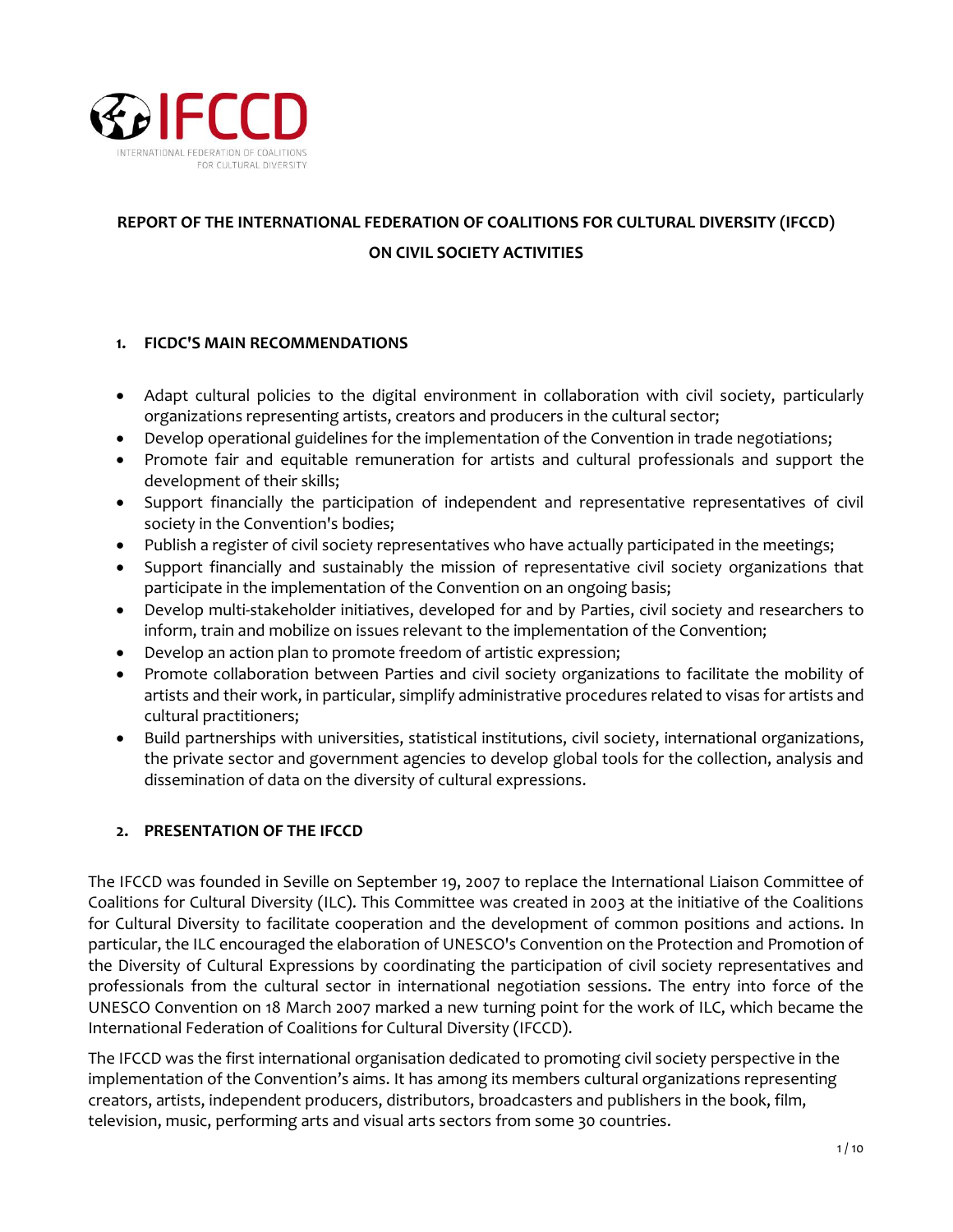The Federation is incorporated in Canada and its General Secretariat is located in Montreal. The French Coalition for Cultural Diversity represents the IFCCD at UNESCO in Paris.

# **3. BETTER VALUE THE REPORTS OF CIVIL SOCIETY ORGANIZATIONS**

The IFCCD has always emphasized the importance of civil society's contribution to the implementation of the Convention and is always willing to share its track record in this regard. However, we note that to date there has been no official response to the thirteen key recommendations of the first joint report of civil society organizations submitted in 2017, nor to the many reports that have been produced by civil society in 2019, including the IFCCD's. Nor is there a process in place for feedback from the parties, as we highlighted in our report in 2019, and, jointly with other organizations, in the conclusions of civil society forums and even when speaking at statutory meetings.

Civil society organizations have several opportunities to report on their actions and to communicate their priorities and recommendations on specific issues or more generally, when invited to participate in the drafting of the quadrennial report, although this consultation is not common practice in all countries. In fact, civil society organizations are frequently asked to produce reports of all kinds and they agree to devote time to them in order to contribute to the evolution of the many discussions that concern them.

That is why it is important to identify the best ways to encourage feedback from the parties on recommendations from civil society, but also to focus on the questions that would be useful and interesting for society's organizations to answer, while providing a complementary perspective to the many existing contributions of civil society and allowing organizations to express themselves freely.

Until this exercise is better valued, we will keep a minimal report on the activities and challenges that our movement faces in its mission to protect and promote the diversity of cultural expressions.

# **4. IFCCD MAIN ACTIVITIES IN THE LAST THREE YEARS**

## 4.1. PROJECT 2021-2022 IN ASIA-PACIFIC

The IFCCD published on August 17 of a [report](https://ficdc.org/en/publications/report-on-the-contribution-of-civil-society-to-the-promotion-and-protection-of-the-diversity-of-cultural-expressions-in-asia-pacific/) on the contribution of civil society organizations to the promotion and protection of the diversity of cultural expressions in Asia-Pacific. It was based on desk research and interviews with individuals in Australia, Cambodia, India, Indonesia, Japan, Macau, Malaysia, Republic of Korea, Thailand and Lebanon. This report was made possible by the support of the Swiss government.

The IFCCD has also partnered with the **TradeLab** at Victoria University of Wellington in New Zealand. The collaboration concerns a project, focused specifically on the Asia-Pacific region. It aims to explore how cultural products have been treated in trade agreements and national policies in Asia-Pacific countries, as well as how cultural policies have been treated there after the entry into force of the 2005 Convention.

#### 4.2. LATIN AMERICA PROGRAM 2020-2021

The flagship project of the International Federation of Coalitions for the Diversity of Cultural Expressions (IFCCD) for the year 2020-2021 was the organization of an awareness, training and mobilization program on the 2005 Convention on the Protection and Promotion of the Diversity of Cultural Expressions.

This program was structured around three main events: an inaugural conference on the 2005 Convention as a tool for revitalizing cultural ecosystems in the region; a month-long training course consisting of eight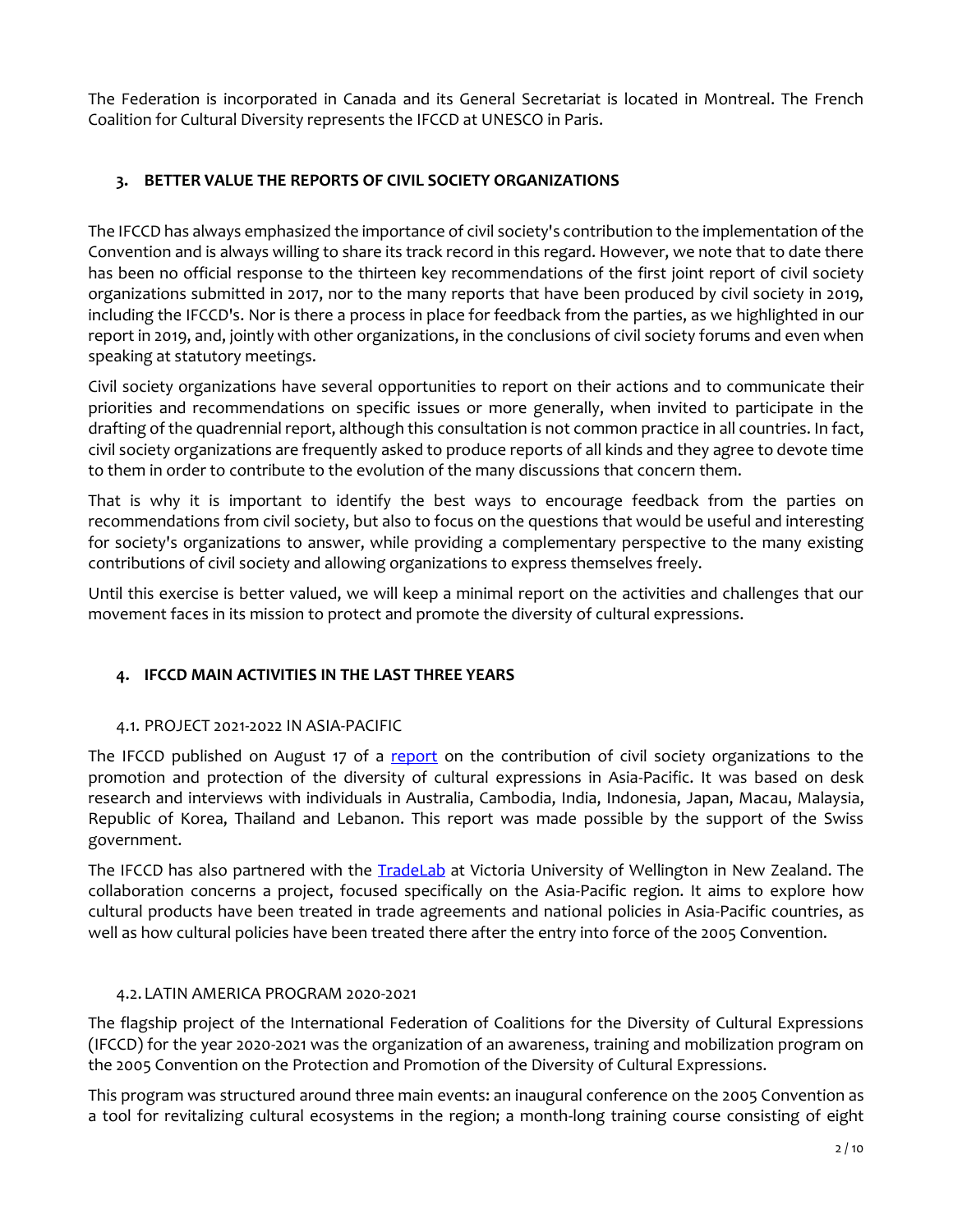workshops organized by the association Creatividad y Cultura Glocal (an associate member of the IFCCD), in collaboration with the U40 network, the IFCCD, and the German Commission for UNESCO, which is participating in the funding of the project; and post-training meetings among the participating civil society organizations.

An inaugural conference entitled ["The Diversity of Cultural Expressions in Latin America: Current and Future](https://ficdc.org/en/publications/video-conference-latin-america/)  [Challenges"](https://ficdc.org/en/publications/video-conference-latin-america/) was held on October 20 with the support of the Chilean Coalition, the Paraguayan Coalition and the association Creatividad y Cultura Glocal. It took place in the framework of the UNESCO ResiliArt movement. Several experts, artists and professionals from different Latin American countries (Argentina, Mexico, Chile, Paraguay, Brazil, Cuba) participated to share their knowledge of the Convention and their experience in their respective cultural sectors and countries.

The training took place from November 6 to 28 in eight 2-hour workshops, for a total of 16 hours. The following topics were covered: key concepts related to the diversity of cultural expressions, the issue of cultural rights, the 2005 Convention, its principles, history and links to the cultural and creative industries, the treatment of culture in free trade agreements, issues related to the diversity of cultural expressions in the digital age, civil society and the Convention, challenges and options for the future in Latin America in the current context of global crisis. Overall, 250 people registered for the event.

All the contents of the training are available on [a web page](https://formacion2020.ficdc.org/) created just for the project.

The project concluded with a meeting on May 21 (Diversity of Cultural Expressions Day) with training participants, IFCCD members and allies in Latin America. This provided an opportunity to present the work of the Federation, and to discuss various issues ranging from public policies before and during the pandemic, issues related to the work of artists, their social protection, to the challenges posed by digital and web giants.

#### 4.3.CAMPAIGN #CULTURE2030GOAL

On April 20, the IFCCD signed the declaration on ["Culture and the Covid-19 Pandemic"](http://culture2030goal.net/wp-content/uploads/2020/07/EN_culture2030goal_declaration-Culture-and-covid19-jul2020.pdf) with its partners in the Culture 2030 Goal movement to call on UN agencies, governments and all other stakeholders to recognize, integrate and support cultural issues in crisis response and recovery planning.

The [official launch](https://www.youtube.com/watch?v=FDkAGHeKa2o) of the declaration took place on May 21, 2020, World Day for Cultural Diversity for Dialogue and Development. IFCCD President Beat Santschi participated in the event.

As the United Nations Decade of Action for Sustainable Development begins, these steps are part of a campaign to have culture recognized as the fourth pillar of sustainable development. The IFCCD Secretariat is actively involved in the renewal of this campaign with its partners.

The declaration has aroused a real interest and was even signed by the President of the United Nations General Assembly on July 1st. Then it was the subject of a [virtual conference](https://www.youtube.com/watch?v=I9CWDkp2l4I) on July 13 entitled "Culture - an accelerator under-used? Realizing the Potential of Culture for Short-term recovery and Long-Term Sustainable Development" and organized in the framework of the UN High-Level Political Forum 2020 (HLPF2020).

The IFCCD and it's partners participated in the last [Culture Summit of UCLG](http://ykw6.mjt.lu/lnk/AVwAAAoapBwAAciHwloAAACdgTEAAAAIX40AmtTDAAvWigBhSMHoJbJauPvASQ2PbfLw7Jj6DQAL6oM/9/qtzs2L1Z3qupIvLE6wyj7A/aHR0cHM6Ly9hZ2VuZGEyMWN1bHR1cmUubmV0L3NpdGVzL2RlZmF1bHQvZmlsZXMvaXptaXIyMDIxX3N0YXRlbWVudF9lbi5wZGY) (United Cities and Local Governments) which took place from September 9 to 11 and took advantage of the event to discuss the campaign. As the main meeting point at the global level for cities and local governments, this summit allowed an essential discussion on the effective implementation of policies and programs on culture and sustainable development.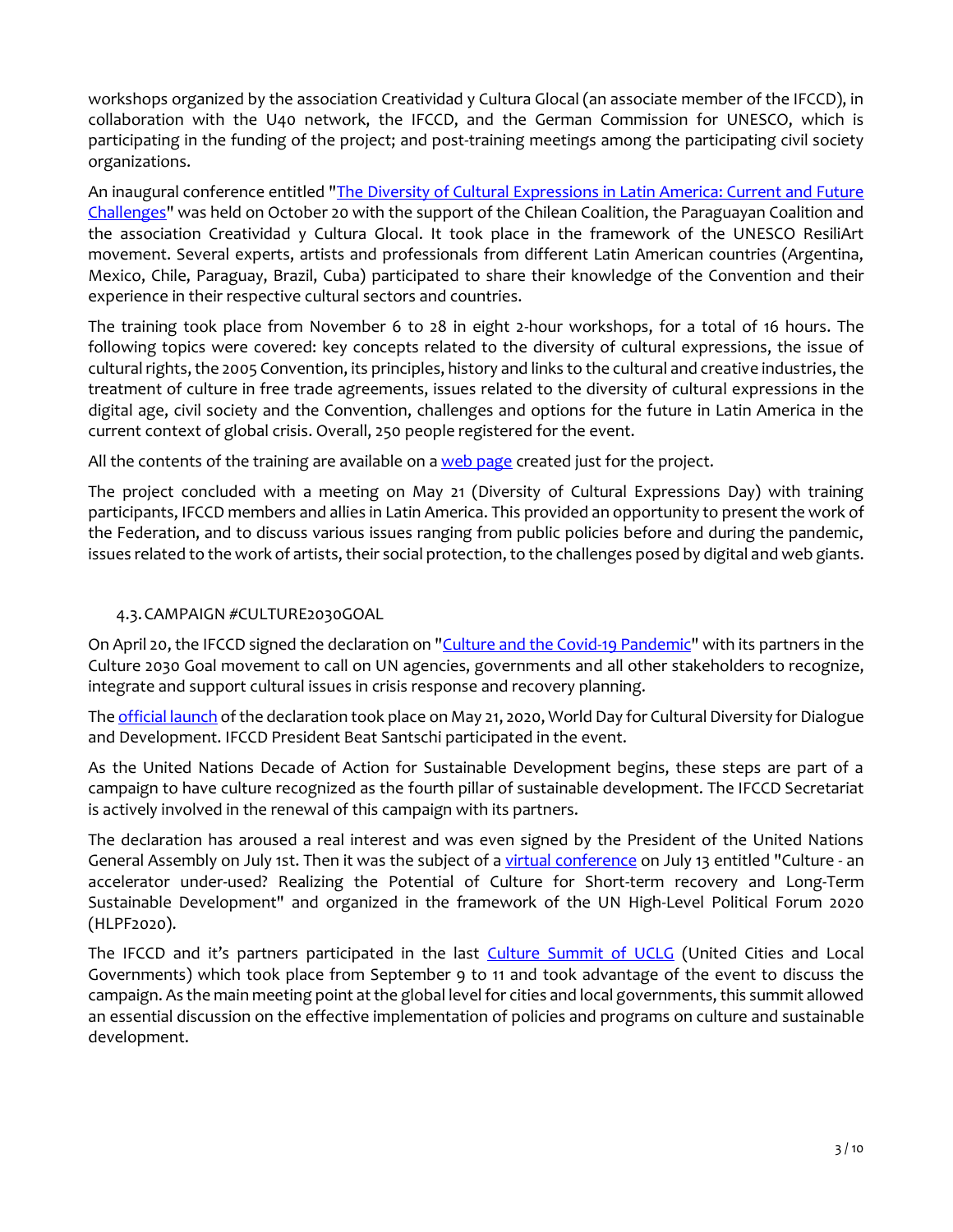#### 4.4.COVID RELATED ACTIVITIES

On April 22 2020, UNESCO organized the first virtual meeting of Ministers of Culture. The meeting lasted more than seven hours and gave the floor to 130 ministers from all continents. The IFCCD team attended this meeting which allowed to improve it' monitoring of measures in support of the cultural sector, but also to identify a number of global issues and opportunities for culture in times of pandemic. The secretariat drafted a report of the meeting which wa[s published](https://ficdc.org/en/publications/culture-in-times-of-pandemic-a-remedy-that-needs-to-be-taken-care-of/?sf_action=get_data&sf_data=all&sf_paged=2) on the IFCCD website on April 28, 2020.

The IFCCD has made an [inventory of measures to support the cultural sector](https://ficdc.org/en/publications/support-for-the-cultural-sector-is-growing-around-the-world-unevenly/) in countries where it has members and/or partners. This inventory was carried out in order to support members who wish to see their governments put in place measures to support artists, creators, professionals and organizations in the cultural sector. The inventory has been updated twice and a final version was distributed to members and posted on the IFCCD website on April 29 2020.

On May 14 2020, UNESCO partnered with the IFCCD to organize the [second ResiliArt debate.](https://ficdc.org/en/evenements/second-resiliart-debate-uneso/) The Secretariat team worked on the preparation of the debate in collaboration with UNESCO and the French Coalition.

The debate addressed several key issues related to the impacts of the Covid-19 pandemic on the sector: recovery plans, government responses, financial challenges of recovery for most sectors that will have to comply with health standards, the need for international cooperation, the need for training and professionalization of cultural sectors, the issue of unequal access to the Internet, the challenge of regulating major digital players, fair remuneration of creators and the issue of respect for copyright, the importance of public broadcasters in maintaining the diversity of cultural expressions, etc.

#### 4.5.6TH IFCCD CONGRESS AND PAN-AFRICAN CONFERENCE, LOMÉ, OCTOBER 9-11, 2019

The 6th IFCCD Congress was a pan-African conference and a general assembly of the International Federation of Coalitions for Cultural Diversity (IFCCD).

The conference focused on advances in cultural policy at the national, sub-regional and regional levels, as well as some of the key issues and opportunities for policy implementation and the role of civil society: the situation of women in the arts and culture, copyright, trade negotiations, discoverability of local expressions in the digital age, civil society participation in the development of cultural policies, implementation of the 2005 Convention in the African space, etc.

The IFCCD's general assembly provided an opportunity to adopt the federation's main orientations for the coming years, to discuss priority actions, to elect a new board of directors and to deal with a number of administrative issues.

The congress was made possible thanks to the support of the Organisation internationale de la Francophonie (OIF), the Union Économique et Monétaire Ouest Africaine (UEMOA), the Ministry of Culture and Communications of the Government of Québec, the French Coalition for Cultural Diversity, the Togolese Coalition for Cultural Diversity, the Coalition for the Diversity of Cultural Expressions (Canada), the Government of Togo, the Government of Canada, the Délégation générale du Québec à Dakar, and the Austrian Coalition for Cultural Diversity.

More than 85 people from 28 countries participated in the congress and regional conference. The participation in the event shows a strong interest of the civil society in the issues addressed by the conference. In particular, there is a real desire on the part of civil society to collaborate for the adoption and implementation of cultural policies, or policies to protect and promote culture in trade agreements or the digital environment. The representatives of regional and national political organizations present at the event were able to see this for themselves.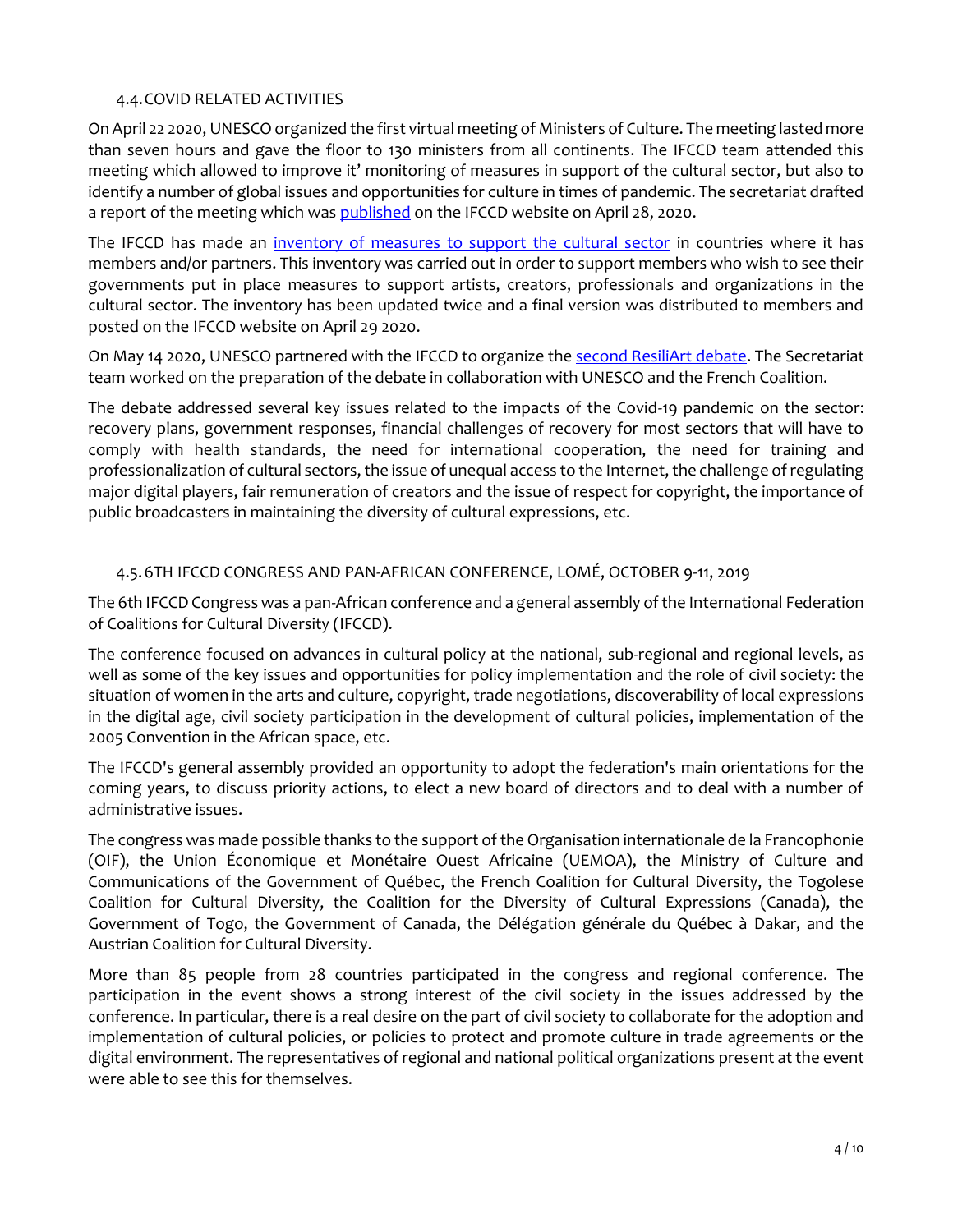The [summaries of the presentations and supporting documents,](https://ficdc.org/en/evenements/6th-ifccd-congress-a-look-back-at-the-regional-conference/) the video material, and the [declaration](https://ficdc.org/en/publications/lome-declaration-on-the-protection-and-promotion-of-the-diversity-of-cultural-expressions/) on the IFCCD website provide a record of civil society's interest and expertise in contributing to the protection and promotion of the diversity of cultural expressions. In addition, the material allows those who were unable to attend the event to strengthen their knowledge and have training and mobilization materials to support their activities. Th[e eight videos](https://ficdc.org/en/publications/videos-of-the-6th-ifccd-congress/) covering the two-day regional conference "Pan-African Perspectives for the Protection and Promotion of Cultural Diversity" organized as part of the Congress have generated nearly 500 views to date.

The [Lomé declaration](https://ficdc.org/en/publications/lome-declaration-on-the-protection-and-promotion-of-the-diversity-of-cultural-expressions/) was the subject of a collaborative work with the participants to reach a consensual version. It was posted on the IFCCD website and shared on social media. In the statement, "Participants in the 6th IFCCD Congress commit to working together to support the achievement of these goals by the next IFCCD meeting in 2022-2023." The first goal is the development, implementation and evaluation of cultural policies. Beyond this result, based on the final program of the event, we can say that the conference has allowed the establishment of a forum for analysis, foresight, dialogue and proposal for the development and, especially, the implementation of cultural policies. It also influenced the delegates to the conference in identifying the orientations and priorities of the IFCCD.

## 4.6.SERIE OF VIDEOS ON PROTECTING CULTURE IN TRADE AGREEMENTS

The International Federation of Coalitions for Cultural Diversity (IFCCD) has produced a series of videos on protecting culture in trade agreements. The videos cover the history of cultural protection in free trade agreements, the challenge of the national treatment clause, the content and scope of the 2005 UNESCO Convention on the Protection and Promotion of the Diversity of Cultural Expressions, the role of civil society and the issue of digital trade. These short videos (between 2 and 7 minutes each) are based on longer interviews with three experts on these issues:

- Solange Drouin, Co-Chair of the Coalition for the Diversity of Cultural Expressions, Vice-President, Public Affairs, and Chief Executive of ADISQ,
- Véronique Guèvremont, Professor at the Faculty of Law of Université Laval, Quebec (Canada), and holder of the UNESCO Chair on the Diversity of Cultural Expressions,
- Peter Grant, Senior Counsel and past Chair of the Technology, Communications and Intellectual Property Group at McCarthy Tétrault.

All videos are available on the [IFCCD website.](https://ficdc.org/en/publications/protecting-culture-in-trade-agreements/)

## 4.7.INTERNATIONAL WATCH ON CULTURE AND DIGITAL TRADE

The protection and promotion of the diversity of cultural expressions in trade agreements and international fora is one of the priorities of the IFCCD. The proliferation of trade agreements at the international level makes it difficult to monitor trends and variations across geographical areas. More and more agreements include chapters on electronic commerce and some countries such as the United States are pushing for the inclusion of clauses preventing discrimination in favour of domestic cultural content. To maintain its expertise on the subject, the IFCCD has decided in January 2020 to partner with researchers from the Groupe de recherche sur l'intégration continentale, part of the Centre d'études sur l'intégration et la mondialisation (CEIM) at the Université du Québec à Montréal (UQAM).

A watch on trade agreements and the main trends concerning the regulation of culture in the digital environment in all regions of the world has been set up, which results in monthly publications available *online* and included in the IFCCD newsletter.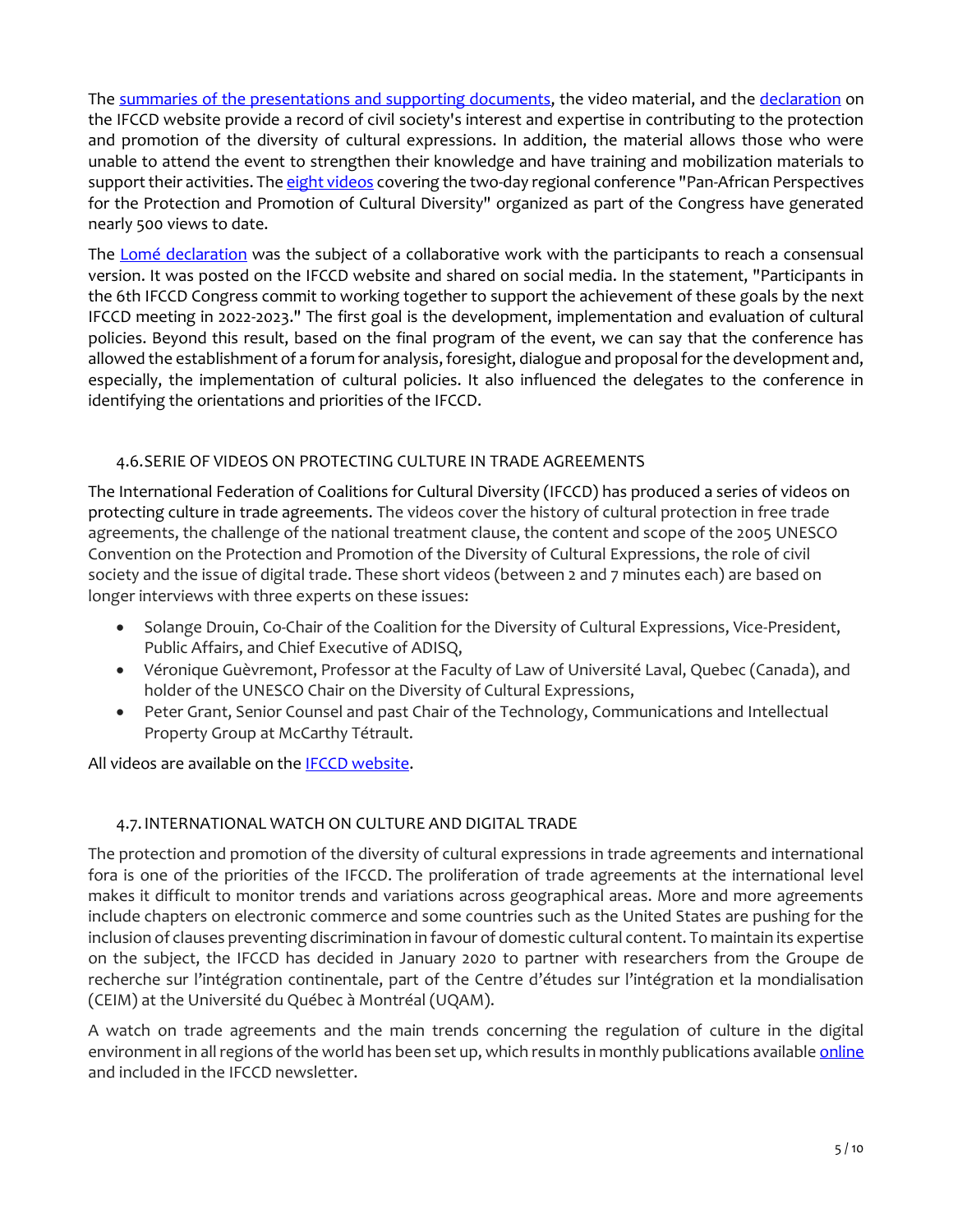# **5. IFCCD'S PRIORITIES**

## 5.1. OVERSEE THE PROGRAMMING AND DISSEMINATION OF CULTURAL EXPRESSIONS ONLINE

The increasing access to cultural expressions online and the reconfiguration of actors' positions, particularly with the arrival of new global players taking advantage of cultural contents, have profoundly disrupted cultural ecosystems and value chains. While the intensity of impacts may vary from one State to another, the challenges of this transformation, which are many and complex, do not spare any territory.

The *Operational Guidelines on the implementation of the Convention in the digital environment* generally invite parties to adopt "policies and measures (which) shall aim to address all areas - creation, production, distribution, dissemination, access and enjoyment - taking into account the profound changes to the value chain and the arrival of new actors"<sup>1</sup> .

The IFCCD can only support all the recommendations of the operational guidelines and the Roadmap for the implementation of these guidelines. Today, it stresses the urgent need to implement these new policies and measures. In practice, except for the recent progress, especially in the European Union where directives were adopted and have been transposed to the national scale<sup>2</sup>, the presence of cultural expressions online does not benefit from a solid legal framework in most countries of the world. As access to cultural content increasingly passes through the Internet, many societies risk gradually losing much of the means they currently have to protect and promote the diversity of cultural expressions. This is particularly true for two types of measures, but not limited to them.

First, measures which promote the showcasing, recommendation and discoverability of cultural expressions, such as those that set quotas for the promotion of national content. Second, the revenues collected in the form of contributions, taxes or other charges from companies that benefit from the programming or broadcasting of cultural content.

Most of the work needs to be done in each of the States to adapt existing legislation to the digital environment, or to adopt new legislation where the framework is non-existent or insufficient. Obviously, it is essential that civil society and especially organizations representing artists, creators and producers in the cultural sector be involved in the development of these laws.

The collaboration of States on these issues, as required by article 21 of the Convention, seems fundamental in several respects. Metadata challenges, whether they are related to the proliferation of models or to how to identify national content, can pose obstacles to requirements for the showcasing of cultural expressions. These issues would benefit from international collaboration. The publication of data on the diversity of cultural expressions is another area where transnational mobilization seems relevant.

## 5.2. CULTURAL EXEMPTION AND TRADE NEGOCIATIONS

Unfortunately, almost 12 years after the entry into force of the Convention, culture continues to be liberalized in trade negotiations. Indeed, despite significant progress, an in-depth study of 59 trade agreements reveals that parties to the Convention do not systematically incorporate an exemption clause in their trade negotiations, nor other suggested provisions to protect and promote the diversity of cultural expressions<sup>3</sup>. This is all the more worrying as the digital environment is increasingly integrated into trade agreements, with clauses preventing parties from granting preferential treatment to national digital products, including cultural content. Only about one-third of the agreements studied include a cultural exemption (or exception)

<sup>&</sup>lt;sup>1</sup> Article 10.

<sup>2</sup> Those on audiovisual media services and copyright.

<sup>3</sup> Guèvremont Véronique and Ivana Otašević (2017), *Culture in treaties and agreements :* implementing the 2005 Convention in bilateral and regional trade agreements, UNESCO, 123 pages.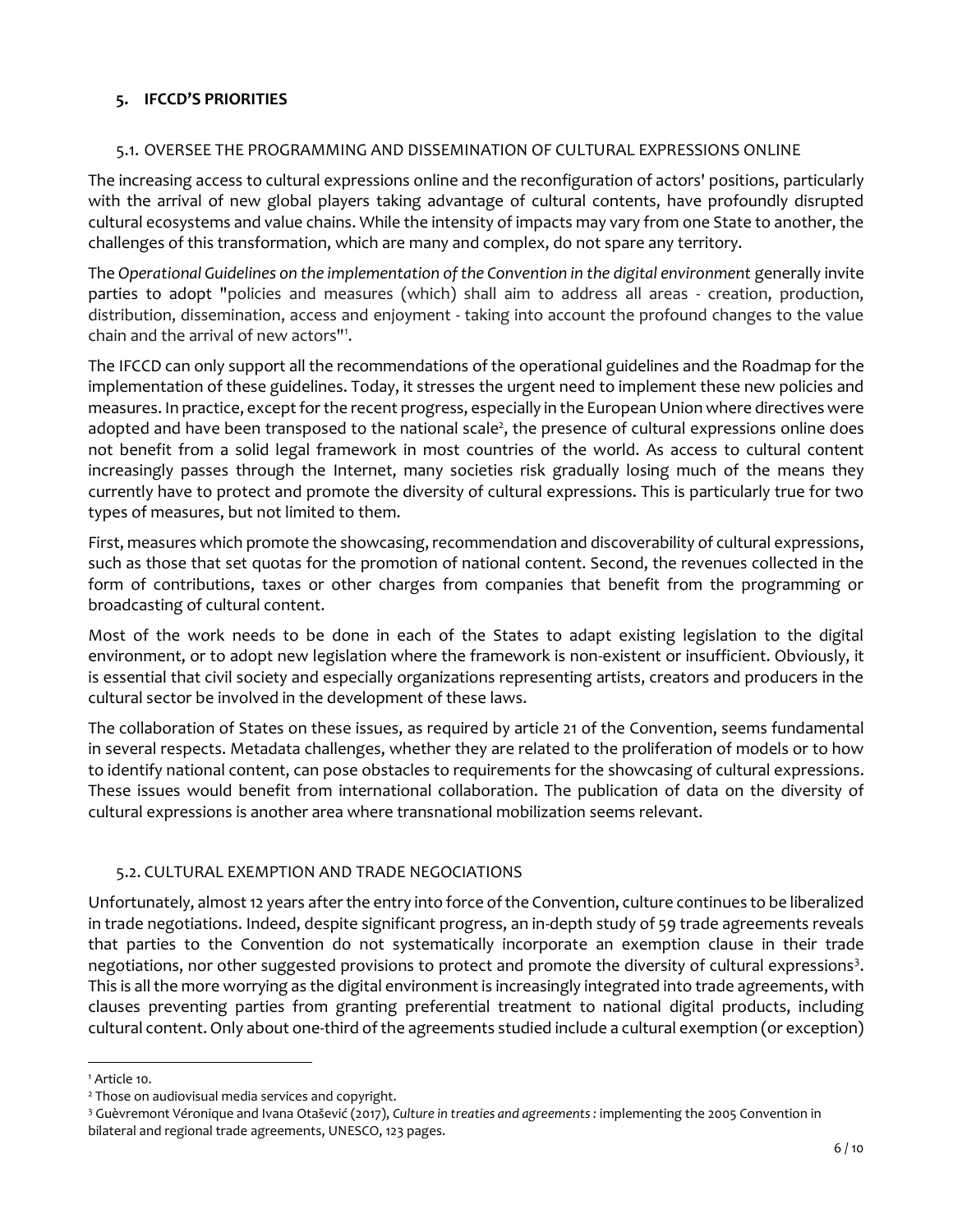clause, the scope of which may vary from one agreement to another. In addition, only six of the agreements studied include provisions on articles 16 and 21 of the Convention.

One of the main objectives behind the adoption of the 2005 Convention was specifically to protect cultural expressions from trade liberalization, while ensuring that these agreements promote the diversity of cultural expressions. This imperative is further reiterated in the Operational Guidelines on the implementation of the Convention in the digital environment, particularly in Article 19, of which we can mention two paragraphs here:

*19. Consistent with their obligations in Article 21 of the Convention to promote the objectives and principles of the Convention in other international fora, and in order to foster an integrated approach in the areas of culture, trade and investment in the digital environment , Parties are encouraged to promote:* 

*19.4 the consideration of introducing cultural clauses in international bilateral, regional or multilateral agreements, namely provisions that take into account the dual nature of cultural goods and services, including preferential treatment clauses, with particular attention to the status of e-commerce that shall recognize the specificity of cultural goods and services;* 

*19.5 the incorporation of explicit references to the Convention and these guidelines on the digital environment in trade and investment agreements, as well as provisions that enable their implementation, including the preservation of the capacity to design new public policies when necessary.* 

The inclusion of a chapter on trade negotiations in the Global Report of the Convention is already an important contribution to assist the parties in their trade negotiations, and a valuable source of information for civil society, as it is the case for other relevant tools developed in partnership with the UNESCO Chair on the diversity of cultural expressions (cultural clauses database, negotiation guides and training).

We believe it would be appropriate to continue efforts in this direction. This could take the form of the adoption of operational guidelines on the implementation of the Convention in trade agreements.

## 5.3. REMUNERATION OF ARTISTS, CREATORS AND CULTURE PROFESSIONALS

In their report in 2017, civil society organizations addressed the issue of the remuneration of artists in recommendation 8 (Support for skills development of artists and cultural professionals). It referred to "fair and equitable remuneration for artists and cultural professionals; transparency in the distribution of income between digital distributors, Internet service providers (ISPs) and rights holders". For the IFCCD, support for skills development and remuneration issues are two areas that each deserve specific attention.

Artists, even in Europe, who contribute to the production of cultural goods and services still suffer from significant precariousness. Already, in many countries, project-based funding generated a significant proportion of non-standard employment (contract, temporary or part-time) and self-employment rather than regular hiring. This precariousness tends to increase with digitization and has impacts on working conditions, social protection and remuneration<sup>4</sup>.

States can also contribute to improving the living conditions of artists, creators and cultural professionals. Moreover, the Operational Guidelines on Measures to Promote Cultural Expressions stipulate that "Parties are encouraged to develop and implement policy instruments and training activities in the field of culture ". These tools may take the form of " Financial support: e.g. development of financial support programmes

<sup>4</sup> See, for example, the most recent (2019) ILO study on the subject Challenges and opportunities for decent work in the culture and media sectors : [https://www.ilo.org/sector/Resources/publications/WCMS\\_661953/lang--en/index.htm](https://www.ilo.org/sector/Resources/publications/WCMS_661953/lang--en/index.htm)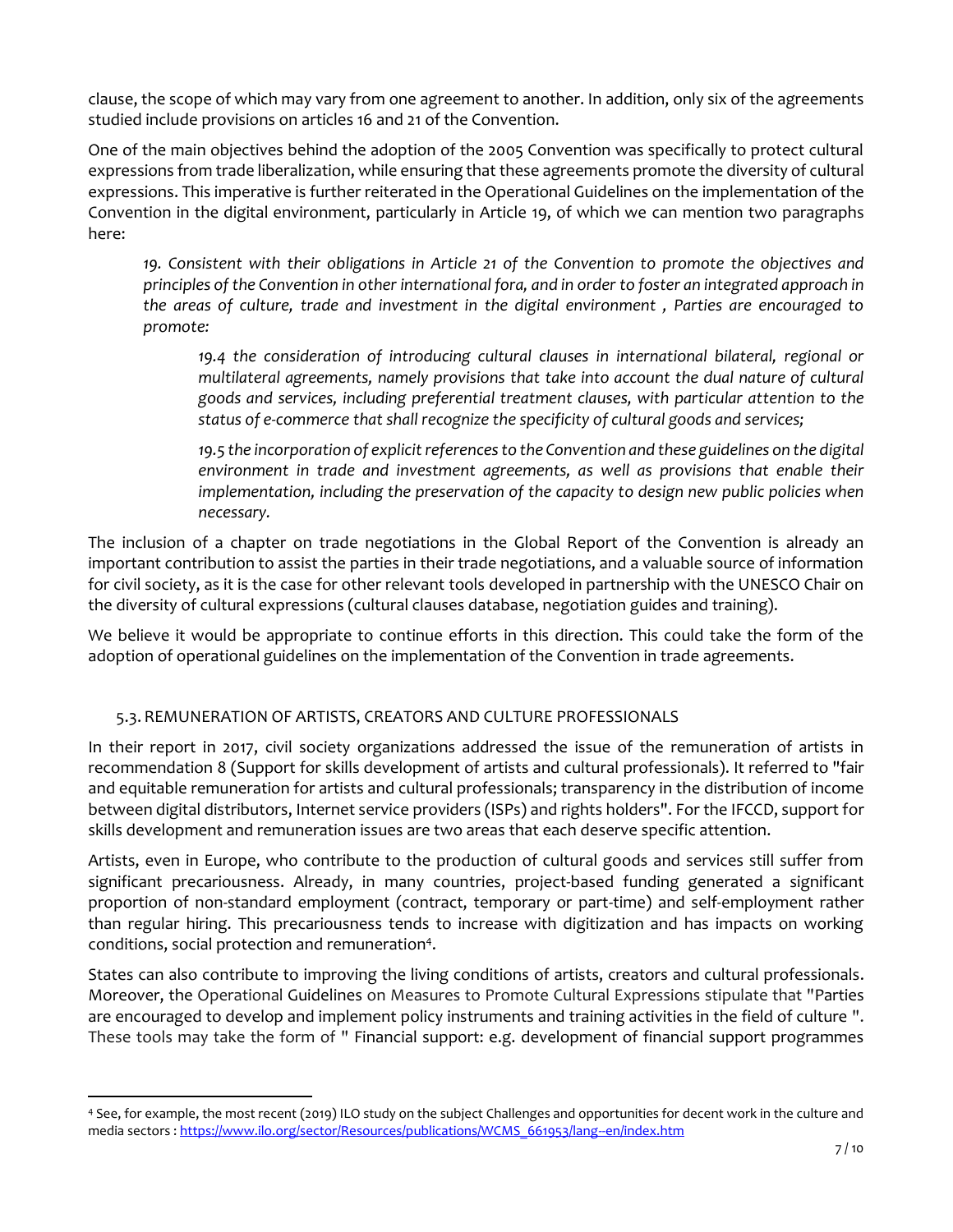including tax incentives that provide assistance for the creation, production, distribution and dissemination of domestic cultural activities, goods and services " 5 .

# 5.4.SUPPORT THE PARTICIPATION OF CIVIL SOCIETY

Recommendation 3 of the 2017 report of civil society organizations emphasized the need for "measures to facilitate the effective participation of civil society in the work of the governing bodies". Various options are available to the parties to support this objective. The first is to support, in particular financially, the participation of independent and representative representatives of civil society in the Convention's bodies. For the IFCCD, participation in these meetings is a prerequisite for civil society to play its role in the implementation of articles 14 and 16 of the Convention, among others.

In order to be able to assess the real extent of civil society participation in the meetings, it would be useful to publish a register of representatives (name and organisation) per country who actually participated in the meetings.

The second is to support representative civil society organizations such as the IFCCD and its members, which are dedicated to mobilizing civil society to achieve the objectives of the Convention, by supporting the participation of delegates in the Convention's bodies, organizing training activities, conferences, generating studies and providing forums for debate to coordinate and advocate for the diversity of cultural expressions. This is the direction that the governments of Quebec and Canada have chosen to take by supporting the Canadian Coalition for the Diversity of Cultural Expressions, which notably provides the IFCCD secretariat.

The lack of support for national coalitions has resulted in the disappearance of many of them. For example, in Latin America, of the 11 coalitions that were active, there are only a few left (Chile, Paraguay), while elsewhere efforts are currently being made to revitalize dormant coalitions (in Mexico and Brazil). We have no doubt that the support of the parties and UNESCO would have a decisive effect in ensuring the participation of civil society in the implementation of the Convention. However, this support must be continuous in order to ensure the quality of their contribution and leadership's renewal. Experience shows us that interesting results can be achieved if at least one, ideally two people can be identified to carry out monitoring, research, coordination of civil society organisations and contribution to the revision of public policies.

As a third option, we can recall recommendation 4 of the 2017 report, which proposed "that Parties take more action to harness the full potential of CSOs in working papers and discussion structures". The role of the national contact points is fundamental in this regard, particularly in promoting civil society participation in the preparation of the quadrennial reports, but our members have highlighted the absence of national contact points in some countries many times in the past.

Finally, the development of multi-stakeholder initiatives, such as a capacity development programme, a series of seminars, developed for and by the parties, civil society and researchers represent a fourth option. This type of initiative can include training components, but also collaborative workshops on specific topics to propose solutions, implement pilot projects, etc. We are thinking, for example, of subjects such as the mobility of artists, cooperation policies, trade negotiations or the quest for data and the production of statistics.

In the past, the U40 Network played an important role to involve and empower young cultural experts in the context of the Convention. The independent civil society network was a concrete step towards the implementation of the Convention, by stimulating debates and ideas to better formulate cultural policies for cultural diversity throughout the world. There is an appetite to revitalize the network in collaboration with

<sup>5</sup> Article 2.3. [https://en.unesco.org/creativity/sites/creativity/files/convention2005\\_operational\\_guidelines\\_en.pdf#page=4](https://en.unesco.org/creativity/sites/creativity/files/convention2005_operational_guidelines_en.pdf#page=4)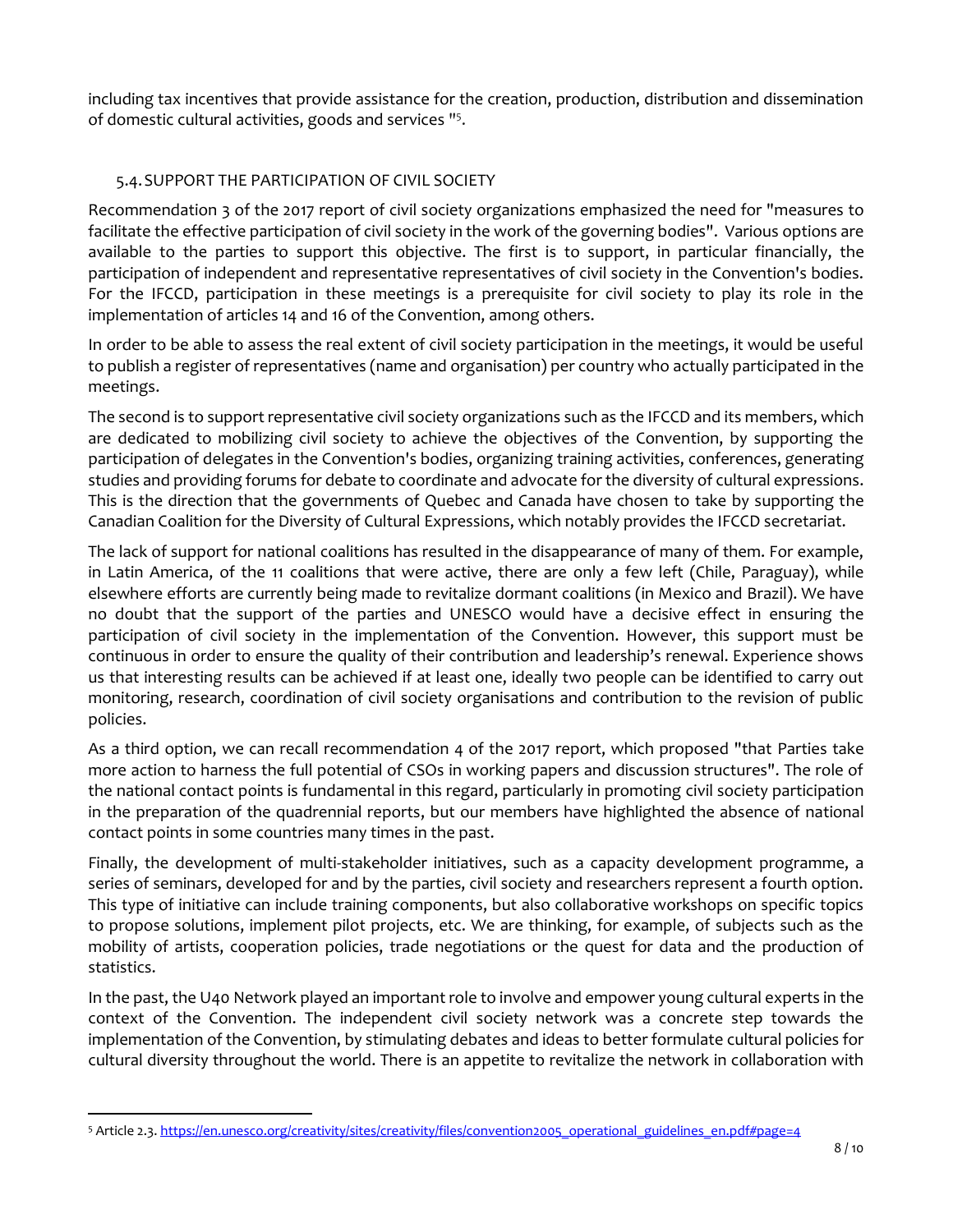IFCCD, the German Commission for UNESCO, UNESCO Chairs as well as the UNESCO Secretariat and other actors.

## 5.5. FREEDOM OF ARTISTIC EXPRESSION

Freedom of artistic expression continues to be a major issue for the international cultural community and represents a clear obstacle to the diversity of cultural expressions, as recalled in Article 2 of the Convention. While there has been some recent progress in legislative amendments to support freedom of artistic expression in recent years, the 2005 Convention's global report published in 2018 also shows an increase in attacks on artists of 378% from 2014 to 2016 for a total of 430 attacks $^6$ .

Here again, we recall recommendations 12 and 13 of the 2017 report of civil society organizations, which aim to "assist countries to develop legal frameworks and instruments to promote and monitor artistic freedom of expressions" and to "abolish prior-censorship bodies". We could also take up some of the proposals submitted by Sara Whyatt in the 2018 World Report, such as the inclusion of this issue in the Convention's periodic reporting process or the establishment of a United Nations Action Plan on the Safety of Artists. It should also be recalled, as Garry Neil did in his 2015 report<sup>7</sup>, that the United Nations Special Rapporteur in the field of cultural rights recommended that Member States "[ should review critically their legislation and practices imposing restrictions on the right to freedom of artistic expression and creativity, taking into consideration relevant international human rights law provisions and in cooperation with representatives of independent associations of artists and human rights organizations ".

Finally, it is important to highlight the work done by civil society organizations, whether to document cases of violations, support victims or develop educational programmes to reduce the occurrence of attacks, by some governments, particularly those that set up shelter cities and by many other actors (academics, lawyers, etc.) who play an essential role on this important issue.

## 5.6.MOBILITY OF ARTISTS

There are still major obstacles to the mobility of artists and cultural professionals between nations and regions that hinder exchanges and cooperation, as well as the achievement of a balanced flow of goods and services. The IFCCD would like to recall recommendation 9 of the 2017 report of civil society organizations, which called for

Parties, in cooperation with UNESCO and CSO, *[to]* organise a conference with the aim of devising a global action plan to address the challenges that prevent or restrict the mobility of artists and cultural professionals and to identify measures necessary to address the increasingly restrictive global environment, with due respect to balanced and legitimate measures to promote local employment and labour standards. The results of this conference shall be presented in a report to inform Parties and cultural ministers' options for action.

Parties could collaborate with CSOs to facilitate the mobility of artists and their work, and in particular to reduce administrative procedures related to visas for artists and cultural practitioners, while respecting balanced and legitimate measures to promote local employment and labour standards.

<sup>6</sup> See Chapter 10*, Promoting the freedom to imagine and create*, p. 210.

<sup>7</sup> Full Analytic Report (2015) on the implementation of the *UNESCO 1980 Recommendation concerning the Status of the Artist*  prepared by Mr Garry Neil. Online[: https://en.unesco.org/creativity/sites/creativity/files/analytic-report\\_g-neil\\_sept2015.pdf](https://en.unesco.org/creativity/sites/creativity/files/analytic-report_g-neil_sept2015.pdf)